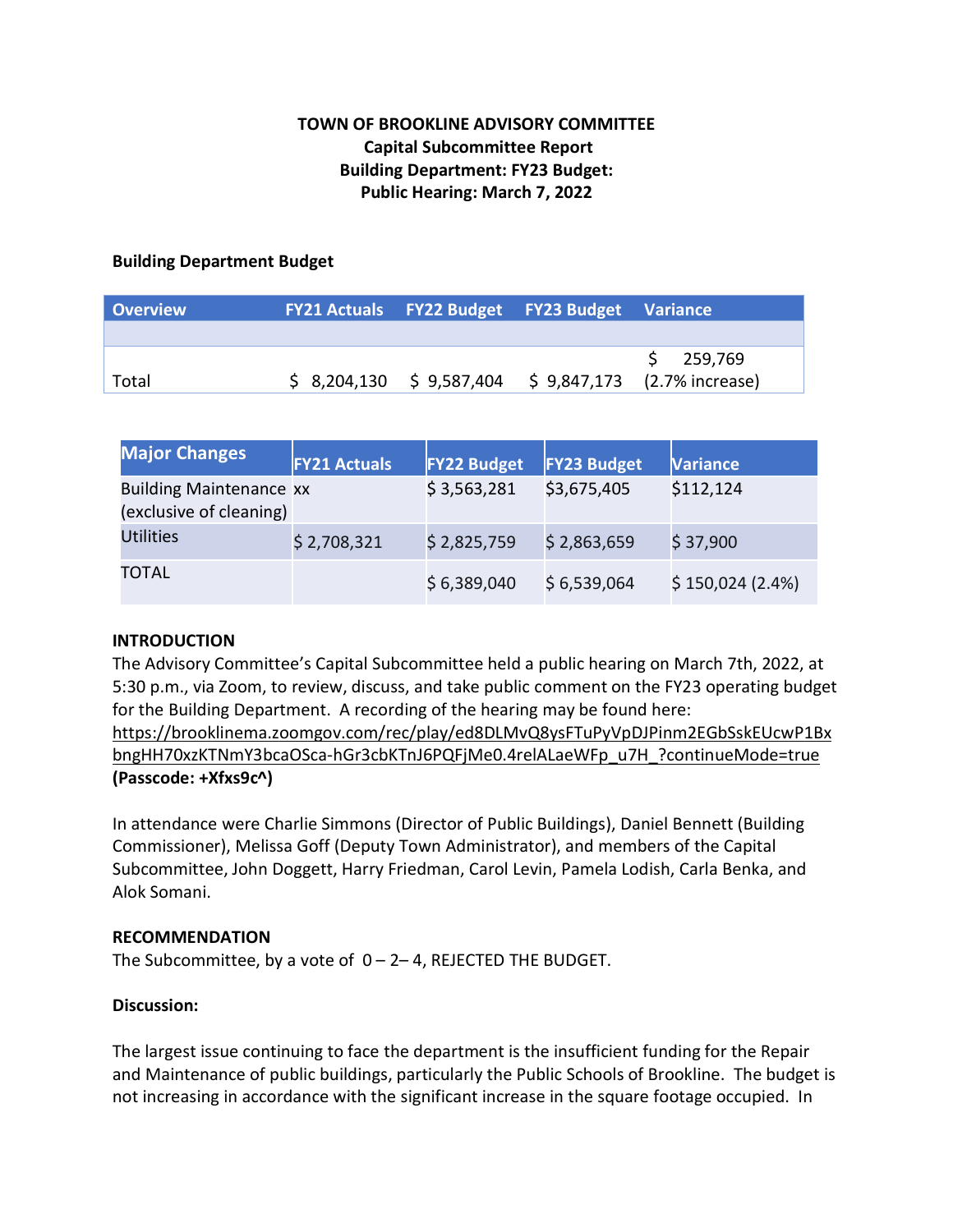the past year both a 70,000 square foot STEM building and the new 120,000 square foot 22 Tappan Street building have opened. In previous years the budget has also not increased sufficiently to cover the expansion of the Florence Ridley School. These new and renovated facilities are both larger, and their electrical, plumbing and mechanical systems are more complex to operate and maintain.

A pro-forma 2.5% increase in the budget does not cover the increase in costs due to facility growth and complexity or due to the current 6% + inflation rate for goods and services. In all, there was a \$1,144,821 difference between what the Building Department requested and what was allocated in the proposed FY 23 Budget. Of that amount, approximately \$800,000 was the shortfall in School Building Maintenance. This budget shortfall is independent of the approximately \$16 million in deferred school maintenance which should be addressed by the CIP. It also does not include potential shortfalls in the utility or building cleaning line items.

The Building Department is finding it hard to fill vacancies, especially in the mechanical HVAC trades, where the salaries offered are not remaining competitive with those in the private sector. This forces the Department to increase its use of private contractors, which is a more costly alternative. When the new Driscoll School becomes operational, the department will not have in-house expertise to manage and maintain the geothermal heat pump system.

The Subcommittee also questioned the small increase in the Utilities line item (1.34%), Building Cleaning (2.34%) and a 13.5% decrease for Water. The utility budget is developed using a 3 year usage formula. It does capture improvements in the Town's energy efficiency but does not reflect increases in its occupied area.

Some of the cuts made to the Building Department's budget due to COVID have not been restored. Items not restored or fully restored include training and a program to scan and digitize all plans.

Ms. Goff explained the annual 2.5% budget increase was a policy directive from the 2008 Override Study Committee, and if the amount of the budget allocated to building repair and maintenance is to be changed, a new policy recommendation will need to be made by an appropriate body.

The Subcommittee discussed potential scenarios under which dedicated trusts or endowments for the maintenance of public-school buildings could be established.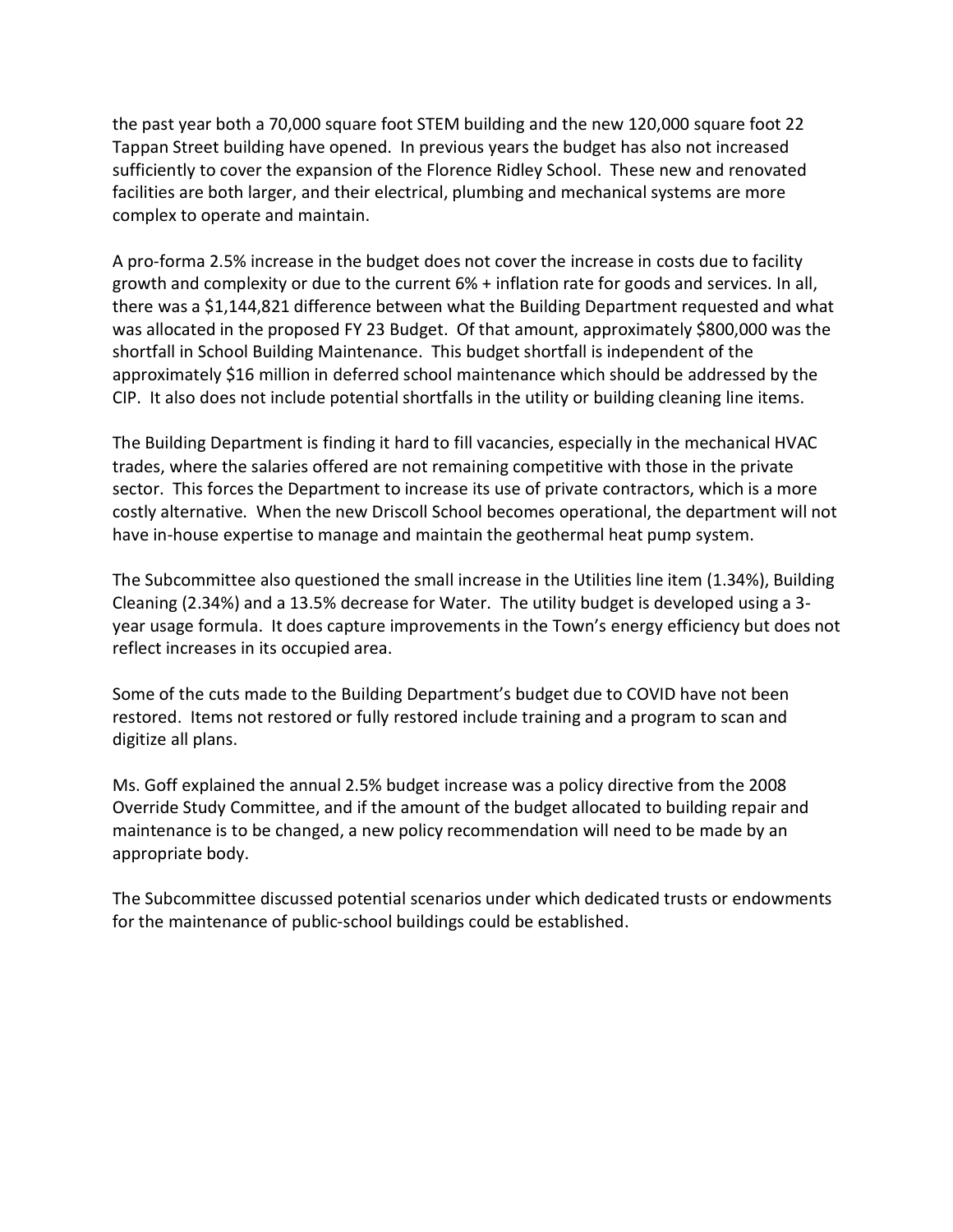# **Building Department responses to Capital SC questions.**

One more question: what was the total amount of your original budget request, including the items or increases that weren't funded in the Town Administrator's recommendation?

#### **Building** | Type | Description | Requested Requested Recommended Recommended Services repair and maintenance the state of the state of the state of the state of the state of the state of the state of the state of the state of the state of the state of the state of the state of the state of the stat cleaning \$15,000 \$3,548 Tradesmen license reimbursement | **1988** S1,400  $\mathsf{F}$ school building maintenance  $\mathsf{F}$   $\mathsf{F}$   $\mathsf{S}$   $\mathsf{S}$   $\mathsf{S}$   $\mathsf{S}$   $\mathsf{S}$   $\mathsf{S}$   $\mathsf{S}$   $\mathsf{S}$   $\mathsf{S}$   $\mathsf{S}$   $\mathsf{S}$   $\mathsf{S}$   $\mathsf{S}$   $\mathsf{S}$   $\mathsf{S}$   $\mathsf{S}$   $\mathsf{S}$   $\mathsf{S}$   $\mathsf{$ school wireless request **\$9,000** and the state of the state of the state  $\frac{1}{2}$ \$9,000 Capital Truck Body replacement saddle  $\vert$  \$10,000 \$10,000 \$10,000 \$10,000 Capital PC Leases/laptops | \$22,980 \$4,000 \$4,000 Capital Handheld devices/large screen monitors \$6,200 \$6,200 Capital 2 electrical vehicles & charging stations infrastructure **\$90,000** \$45,000 \$45,000 Capital Building Maintenance Equipment | \$6,400 \$6,400 \$6,400 \$6,400 \$6,400 Capital Drone \$4,000 Supplies uniforms \$500 \$500 Supplies **Supplies office supplies b**  $\sqrt{51,750}$

### *From the excel spreadsheet only (including schools) we requested \$1,144,821 and received \$178,772 – a reduction of \$966,049*

### Questions

- 1. Are there any vacancies in the Building Department? *Yes*
	- Which positions and for how long have they been vacant?

*3 HVAC Tradesmen (5 years), 1 Building Inspector (1 year) and 1 Project Manager (4 months).*

- Are they affecting operations? *The 3 HVAC Tradesmen position are having the most impact both financially and operations wise – We have hired outside contractors to do the work at a cost approx. 2.5 times of our in-house staff. This has delayed PM and miscellaneous repairs. The Project Manager Position has reduced the staffing of that division by 1/3 with another retirement on the way in April. Staff is out straight closing out the High School Project, overseeing both The Driscoll and Pierce projects while implementing the CIP.*
- Why do you think they have been difficult to fill? *With the exception of the Building Inspector position, salary appears to be the draw back with the positions. The pool of candidates has been weak. This is consistent with all recent recruiting candidates. We continue to re post and advertise.*

(Accomplishment 16: Recruited qualified applicants to fill vacant positions and hire additional staff persons for the Building Department.) *This refers to the recent hires of Building Inspectors and filling of two Tradesmen positions left vacant from retirement.*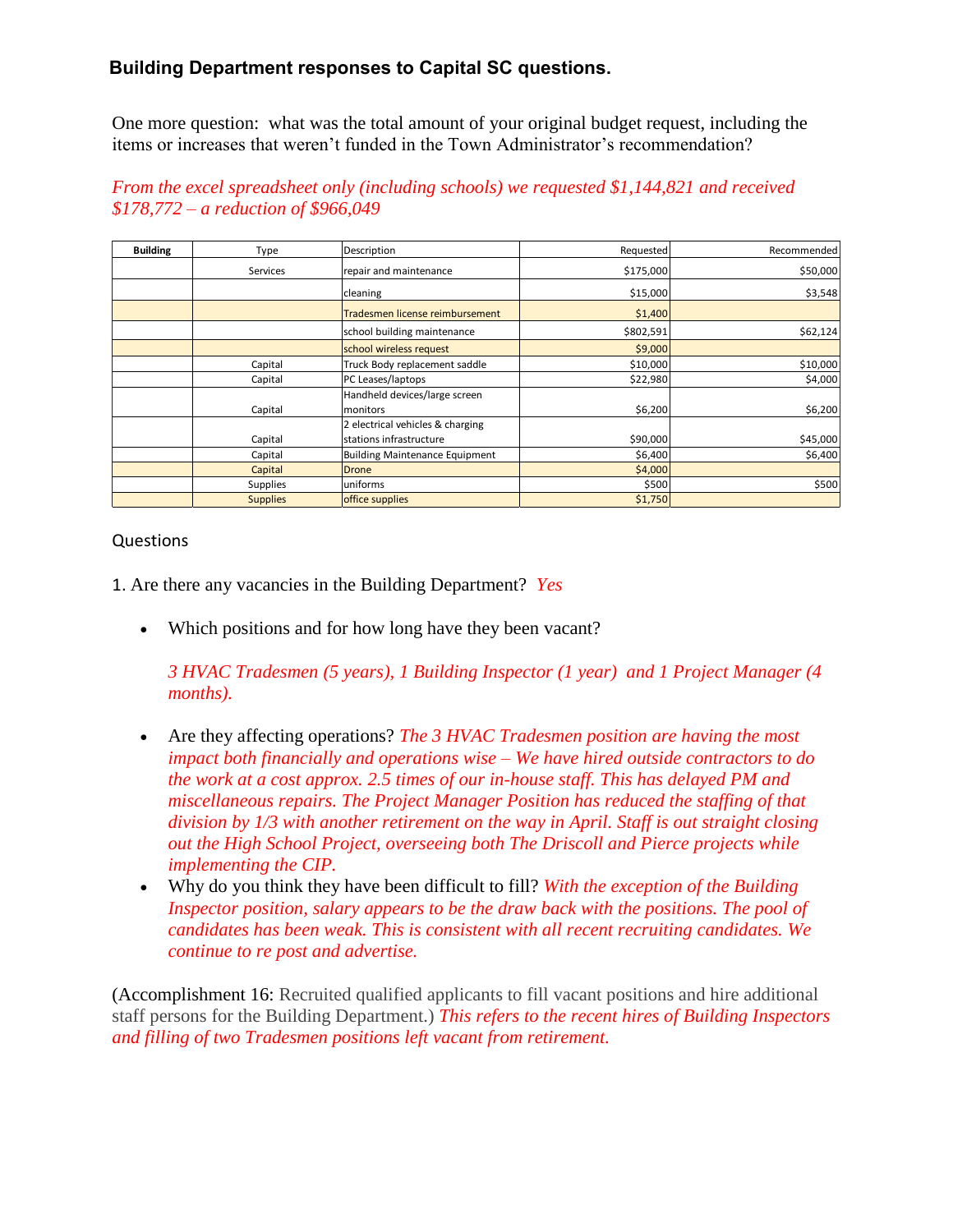2. What impact has COVID had on your department's staffing and services in the past year? *The impact has been severe with respect to services. Until recently, staffing had not been an issue as staff was masking up and maintaining proper distances. With the latest form of the virus and the ease in which it spread more staff contracted COVID at the highest rate throughout the pandemic. We were able to manage all divisions properly and keep up with our work.*

*On the services side there were many impacts that presented concerns of how we can continue to provide the proper services to the resident and users of our buildings. As you may recall all divisions of the Building Dept. were deemed essential services by the Governor. In order to meet the constraints required by COVID regulations the department was able to revise and modify policies and procedures for the various divisions to continue to fulfill our responsibilities. This involved modify office spaces, installing plexi glass, hand wash devices, interior operations, shifting to virtual Town Hall, entering unoccupied buildings, photograph and video inspections, etc.* 

3. The proposed budget shows an increase of approximately \$731,000 (7.6%) over the previous year, with most of that increase \$583,500, (16.4% over previous year) in the Building Maintenance line item. *This is being looked at by Melissa Goff and her staff. It is an error in thee accounting system.*

How much of this increase is a result of increases in the Town's footprint?

*The Town's footprint has increased by 8% (of Town Buildings). The Town's R&M services line in FY 19 was \$1,147,884. It was reduced in FY 21 to \$1,052,022. We have been attempting to restore funding back and add monies for the extra sq. footage.*

How much is slated to address deferred maintenance?

*0% The Operating Budget is used to Repair and Maintain the buildings. This includes repairs, testing, preventative maintenance and inspections. It is not used for deferred maintenance, which should be handled under the CIP.*

Why have there not been proportionally sized increases in the Utilities (1.34% increase) and Building Cleaning (2.34%)? Why is there a 13.5% decrease for water?

*The Select Board office develops the utility budget utilizing a 3-year usage formula that tracks departmental usage town-wide. Utility usage has been trending down town-wide due to the Town's energy-efficient efforts for several years. Yet, the utility budget for FY23 does represent a budget where there are some unknowns, as the Town just agreed to procure gas based on a fixed contract. The Town has previously been procuring gas at the current market cost annually. Also, the Town has not gone out to bid to procure gasoline for the following fiscal year.* 

*The decrease in water is based on the same three year-average for the department's usage.* 

*We have been trying to get the Cleaning budget increased.*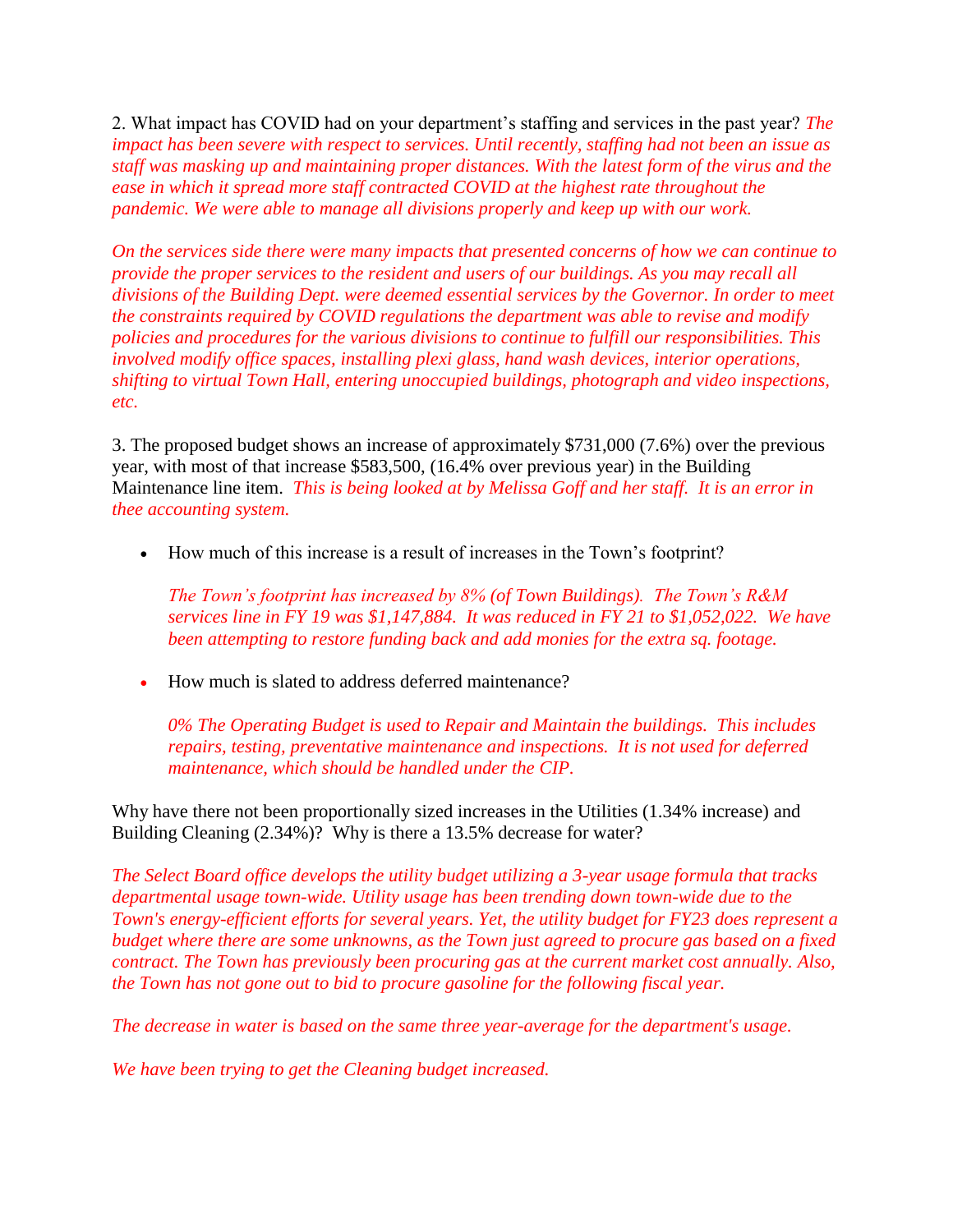Do you feel this budget adequately covers cost increases due to inflation?

*No, we do not. The annual operating budget increases 2.5% every year. This amount was recommended years ago by B-FAC. Presently, inflation for goods and services is above 6%.*

4. What have been the significant changes in your department this past year?

*There have been many retirements and resignations resulting in staff participating in the recruiting process. The new hires have brought many different skills, knowledge and work ethic to the Department. Lastly, additional work load without additional staff or outside funding to outsource work has been challenging.*

What, if any, operational concerns do you have?

*Ability to maintain the all buildings properly.*

Are there some parts of the operating budget that you believe are underfunded?

*Everything that was not funded that was requested. The training line item has been reduced mostly due to the fact that COVID did not allow us to use this funding over the past two years.*

5. Were you able to accomplish your FY22 objectives? If not, what were some of the identifiable barriers?

*The objectives we have had difficulty accomplishing relate to implementing the Matrix Report recommendations and completing the review of the HVAC salaries to enable us to fill the positions. Lastly, the plans scanning project that was implemented years ago has not been funded for several years.*

What were three key successes for the department in the past year?

- *Continuing our efforts to adapt with the impacts of the ever-changing COVID pandemic. The pandemic affected all Town construction projects, inspector's ability to perform onsite inspections, meetings and tradesmen and outside vendors ability to carry out work orders.*
- The completion of the High School Expansion Project including the MBTA station, Stem *wing addition and new 22 Tappan Building.*
- *Work on the Town sustainability policy including Solar Panel installation, Fossil Fuel K-8 schools and Town Meeting Warrant Articles.*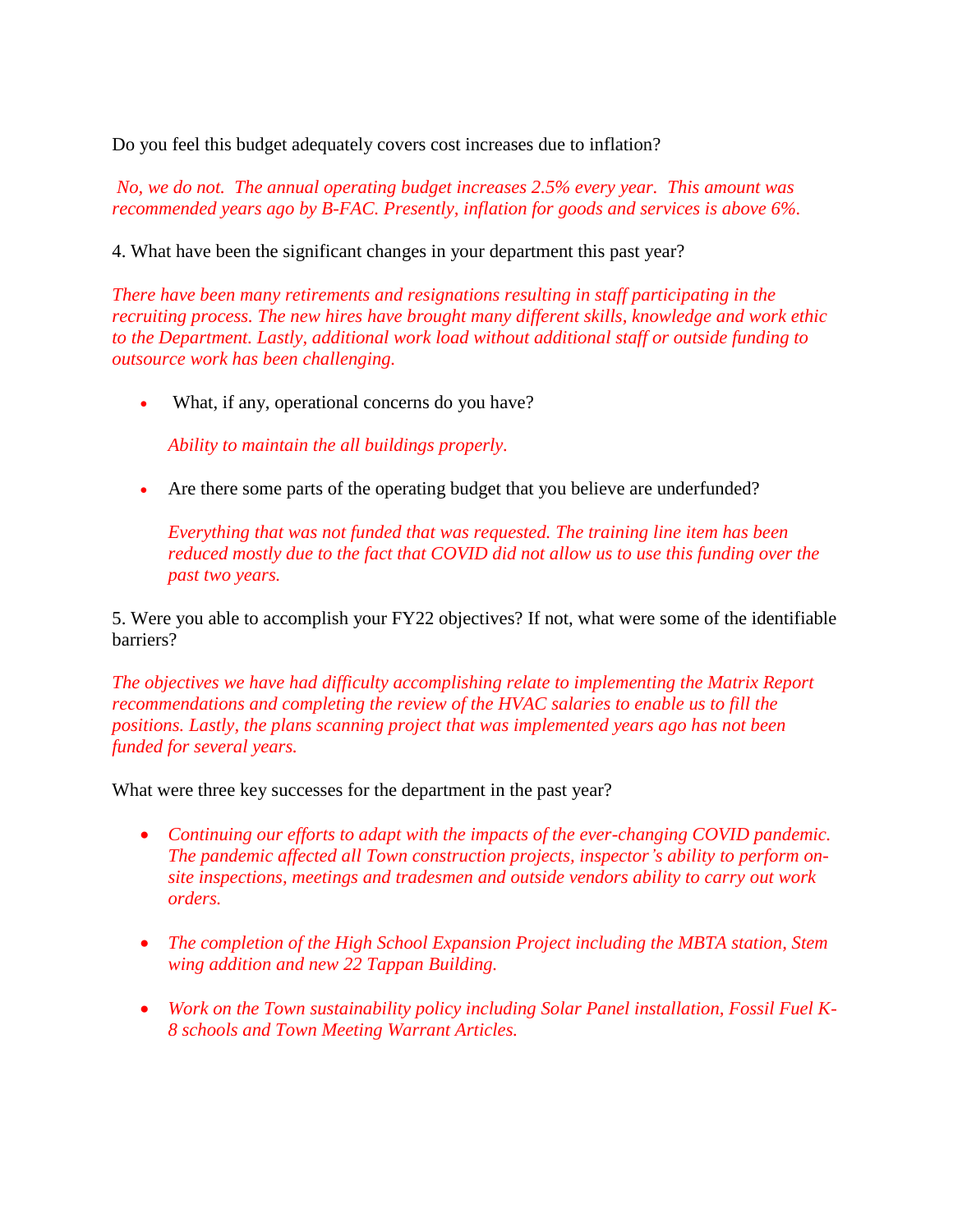6. What are the best ways to measure your department's success in terms of effectiveness and efficiency?

# *The Public Buildings Division*

- *Meeting all safety guidelines for buildings; security; emergency systems – testing and repairing as needed*
- *Consistent preventative maintenance on all building systems to preserve and extend life*
- *Speed at which work orders can be completed*
- *Percentage of work orders and requests that can be completed by in house staff*
- *Percentage of requests and regular maintenance that continues to get deferred/pushed off to future years*
- *Number of declined requests due to funding issues*
- *Increase in number of PM work orders vs. a decrease in the number of corrective work orders.*
- *Shorter timespan to complete work orders.*

### *Code Enforcement and Permits Division*

- *permits/certificates issued*
- *complaints received*
- *inspections performed*

# *CIP and Construction Division*

- *Projects measured by schedule*
- *cost*
- *completion*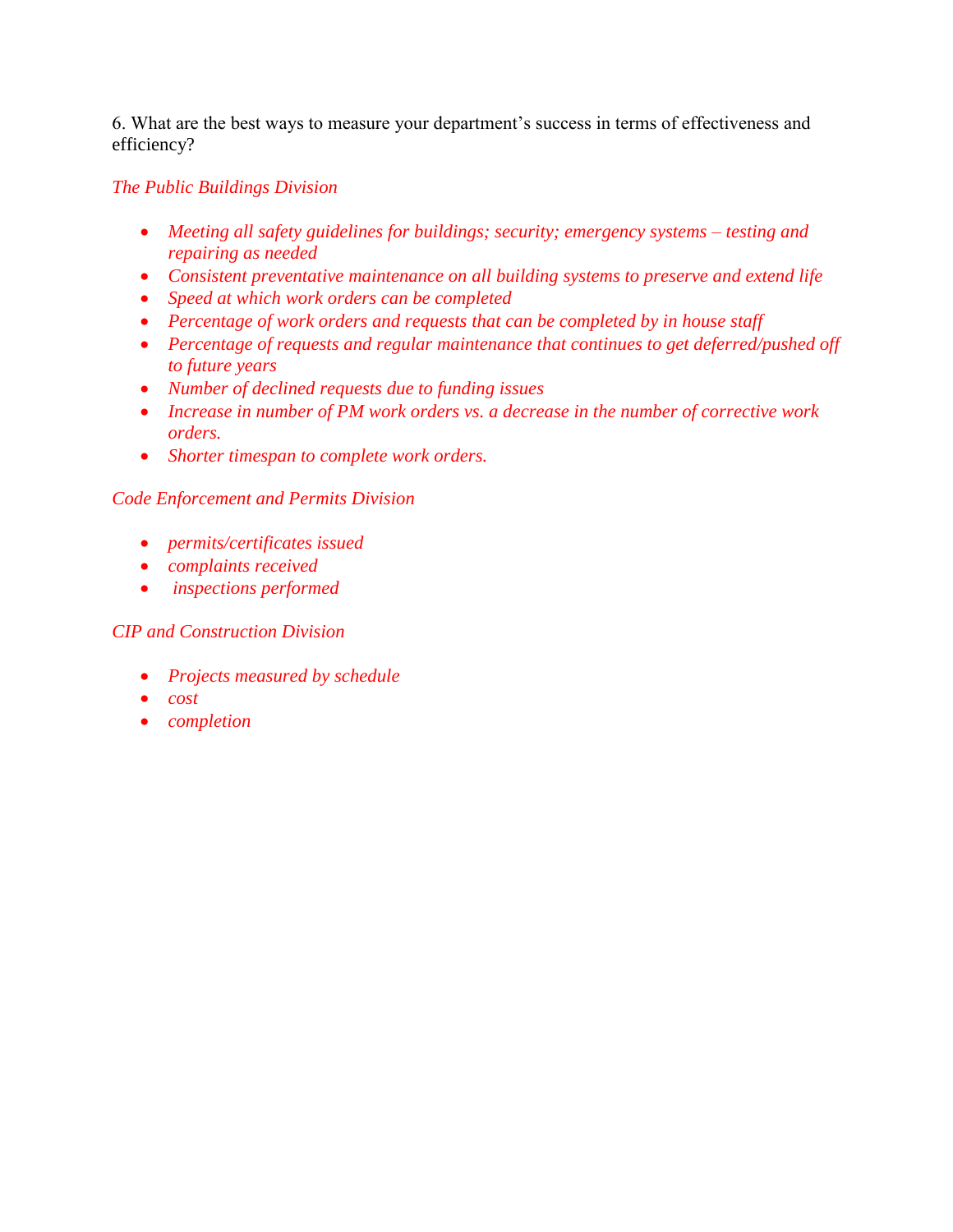What do you see as the three most important measurable objectives for the department in the coming year?

*Objectives 2 and 4, 8 and 36 would be important to make progress on and move forward. The first two go hand in hand, as they are school projects, Driscoll and Pierce, and require advancement over the next year. The next objective pertains to the Public Buildings Division; implementation of the Matrix Study that detailed how to move forward by recommending proposed staffing, preventative maintenance (PM) and repair and maintenance (R&M). Lastly, the Short Term By Law will be enforced and the registration will begin shortly. The online registration has been setup, inspections will occur and STR registrations will be issued.*

*A more general list over objectives for Public Buildings is:*

- *Increase completion of work orders in house, reduce outside contractor use*
- *Reduce work order time to complete*
- *Reduce building maintenance that continues to be deferred*
- *Be able to keep up with increased square footage in new buildings and new systems without bringing in outside contractors*

7. Has your department received any grants (or rebates)? *Yes, \$69,362 from the High School Project.*

8. Are there needs that you would like addressed in the department's operating budget in the coming 3-5 years?

*Staffing in all divisions; filling vacant positions, increase as needed and performing a salary review with Human Resources for some. Continue efforts to work with the School Dept. on funding the Repair and Maintenance budget to address past, current and future building expansions. Restore the mini CIP. Increase hours for both part time Electrical and Plumbing &Gas inspector positions.*

9. What are the operating costs of using the Academic Building on the former Newbury Campus for the Department's Maintenance Shops?

Last fiscal year, \$96,520 was spent on R&M. \$28,532 was spent on utilities. Note: Town occupied the building in January, 2021.